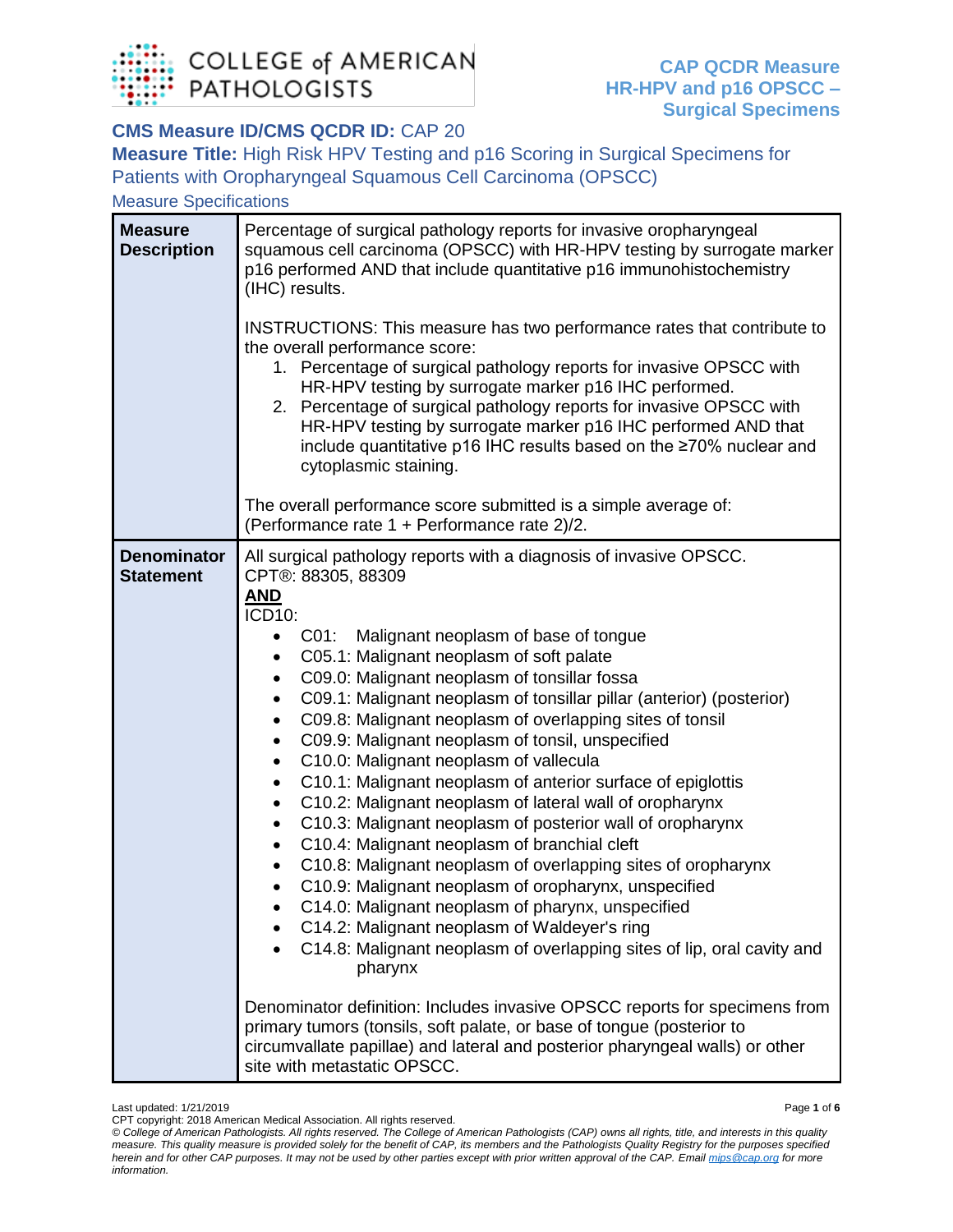

Last updated: 1/21/2019 Page **2** of **6**

CPT copyright: 2018 American Medical Association. All rights reserved.

*<sup>©</sup> College of American Pathologists. All rights reserved. The College of American Pathologists (CAP) owns all rights, title, and interests in this quality measure. This quality measure is provided solely for the benefit of CAP, its members and the Pathologists Quality Registry for the purposes specified herein and for other CAP purposes. It may not be used by other parties except with prior written approval of the CAP. Emai[l mips@cap.org](mailto:mips@cap.org) for more information.*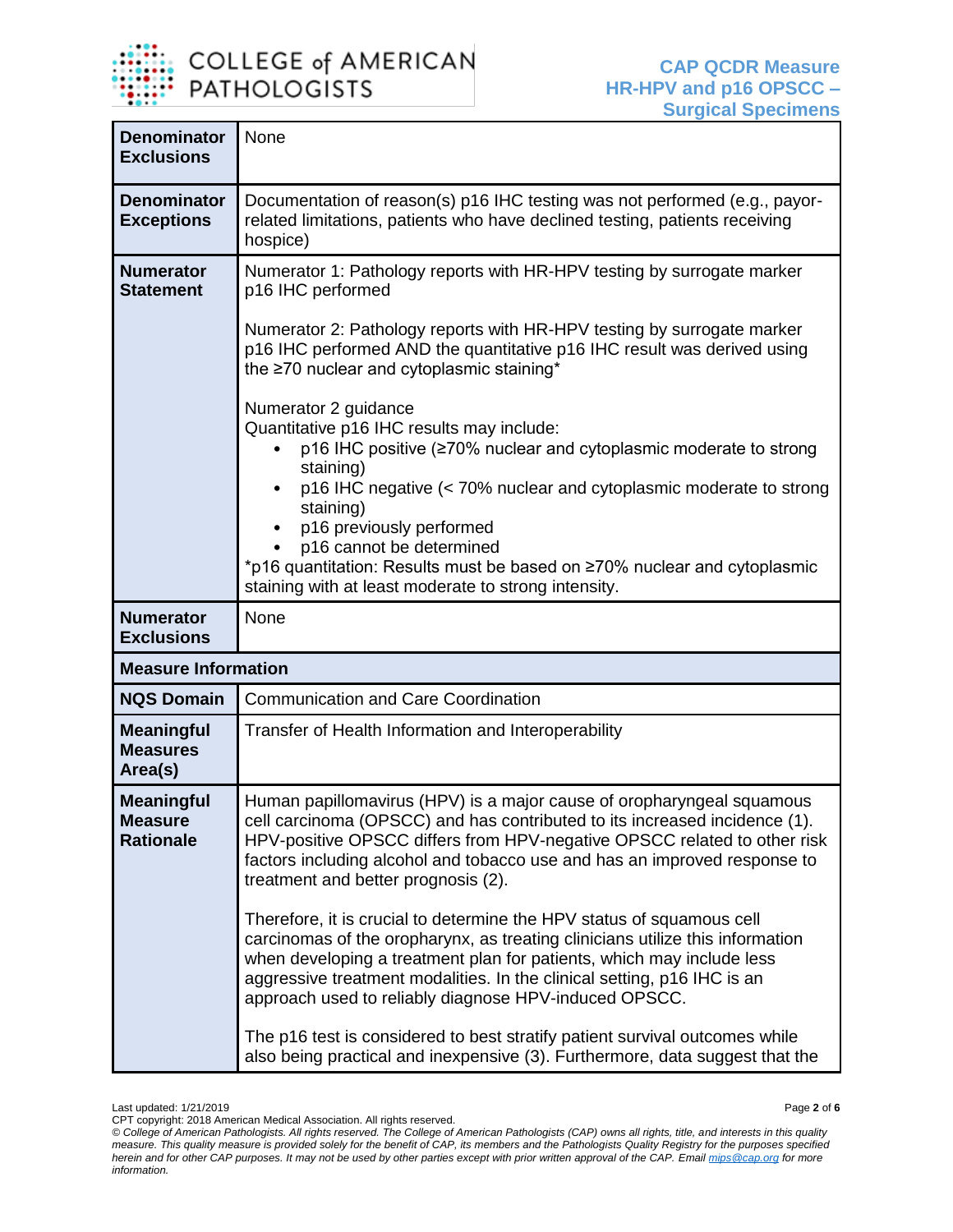## **COLLEGE of AMERICAN PATHOLOGISTS**

|                                                                   | correlation between HPV positivity and p16 overexpression is highest when<br>the $\geq$ 70% staining for p16 overexpression is applied (4).<br>1. Chaturvedi AK, Engels EA, Pfeiffer RM, et al. Human papillomavirus<br>and rising oropharyngeal cancer incidence in the United States. J Clin<br>Oncol. 2011;29(32):4294-4301.<br>2. Wang MB, Liu IY, Gornbein JA, Nguyen CT. HPV-positive<br>oropharyngeal carcinoma: a systematic review of treatment and<br>prognosis. Otolaryngol Head Neck Surg. 2015. Nov;153(5):758-69.<br>3. Lewis JS Jr, Beadle B, Bishop JA, Chemock RD, Colasacco C,<br>Lacchetti C, et al. Human papillomavirus testing in head and neck<br>carcinomas: guideline from the College of American Pathologists.<br>Arch Pathol Lab Med. 2018;142:559-597.<br>4. Grønhøj Larsen C, Gyldenløve M, Jensen DH, Therkildsen MH, Kiss<br>K, Norrild B, Konge L, von Buchwald C. Correlation between human<br>papillomavirus and p16 overexpression in oropharyngeal tumours: a<br>systematic review. Br J Cancer. 2014. Mar 18;110(6):1587-94.                                                                                                                                                                                                                                                                                                                                                                                                                                                                                                                                                                                                                                                                                                                                                                                                                                                                                             |
|-------------------------------------------------------------------|----------------------------------------------------------------------------------------------------------------------------------------------------------------------------------------------------------------------------------------------------------------------------------------------------------------------------------------------------------------------------------------------------------------------------------------------------------------------------------------------------------------------------------------------------------------------------------------------------------------------------------------------------------------------------------------------------------------------------------------------------------------------------------------------------------------------------------------------------------------------------------------------------------------------------------------------------------------------------------------------------------------------------------------------------------------------------------------------------------------------------------------------------------------------------------------------------------------------------------------------------------------------------------------------------------------------------------------------------------------------------------------------------------------------------------------------------------------------------------------------------------------------------------------------------------------------------------------------------------------------------------------------------------------------------------------------------------------------------------------------------------------------------------------------------------------------------------------------------------------------------------------------------------------------------------------------------------------|
| <b>Measure</b><br><b>Type</b>                                     | Process                                                                                                                                                                                                                                                                                                                                                                                                                                                                                                                                                                                                                                                                                                                                                                                                                                                                                                                                                                                                                                                                                                                                                                                                                                                                                                                                                                                                                                                                                                                                                                                                                                                                                                                                                                                                                                                                                                                                                        |
| <b>Data Source</b>                                                | Laboratory Information Systems; pathology reports                                                                                                                                                                                                                                                                                                                                                                                                                                                                                                                                                                                                                                                                                                                                                                                                                                                                                                                                                                                                                                                                                                                                                                                                                                                                                                                                                                                                                                                                                                                                                                                                                                                                                                                                                                                                                                                                                                              |
| <b>Summary of</b><br><b>Performance</b><br>Gap<br><b>Evidence</b> | Human papillomavirus (HPV) is a major cause of oropharyngeal squamous<br>cell carcinoma (OPSCC) and has contributed to its increased incidence (1).<br>HPV-positive OPSCC differs from HPV-negative OPSCC related to other risk<br>factors including alcohol and tobacco use and has an improved response to<br>treatment and better prognosis (2). Therefore, it is crucial to determine the<br>HPV status of squamous cell carcinomas of the oropharynx, as treating<br>clinicians utilize this information when developing a treatment plan for<br>patients, which may include less aggressive treatment modalities. In the<br>clinical setting, p16 IHC is an approach used to reliably diagnose HPV-<br>induced OPSCC. The p16 test is considered to best stratify patient survival<br>outcomes while also being practical and inexpensive (3). Furthermore, data<br>suggest that the correlation between HPV positivity and p16 overexpression<br>is highest when the $\geq 70\%$ staining for p16 overexpression is applied (4).<br>1. Chaturvedi AK, Engels EA, Pfeiffer RM, et al. Human papillomavirus<br>and rising oropharyngeal cancer incidence in the United States. J Clin<br>Oncol. 2011;29(32):4294-4301.<br>2. Wang MB, Liu IY, Gornbein JA, Nguyen CT. HPV-positive<br>oropharyngeal carcinoma: a systematic review of treatment and<br>prognosis. Otolaryngol Head Neck Surg. 2015. Nov;153(5):758-69.<br>3. Lewis JS Jr, Beadle B, Bishop JA, Chemock RD, Colasacco C,<br>Lacchetti C, et al. Human papillomavirus testing in head and neck<br>carcinomas: guideline from the College of American Pathologists.<br>Arch Pathol Lab Med. 2018;142:559-597.<br>4. Grønhøj Larsen C, Gyldenløve M, Jensen DH, Therkildsen MH, Kiss<br>K, Norrild B, Konge L, von Buchwald C. Correlation between human<br>papillomavirus and p16 overexpression in oropharyngeal tumours: a<br>systematic review. Br J Cancer. 2014. Mar 18;110(6):1587-94. |

Last updated: 1/21/2019 Page **3** of **6**

CPT copyright: 2018 American Medical Association. All rights reserved.

*<sup>©</sup> College of American Pathologists. All rights reserved. The College of American Pathologists (CAP) owns all rights, title, and interests in this quality measure. This quality measure is provided solely for the benefit of CAP, its members and the Pathologists Quality Registry for the purposes specified herein and for other CAP purposes. It may not be used by other parties except with prior written approval of the CAP. Emai[l mips@cap.org](mailto:mips@cap.org) for more information.*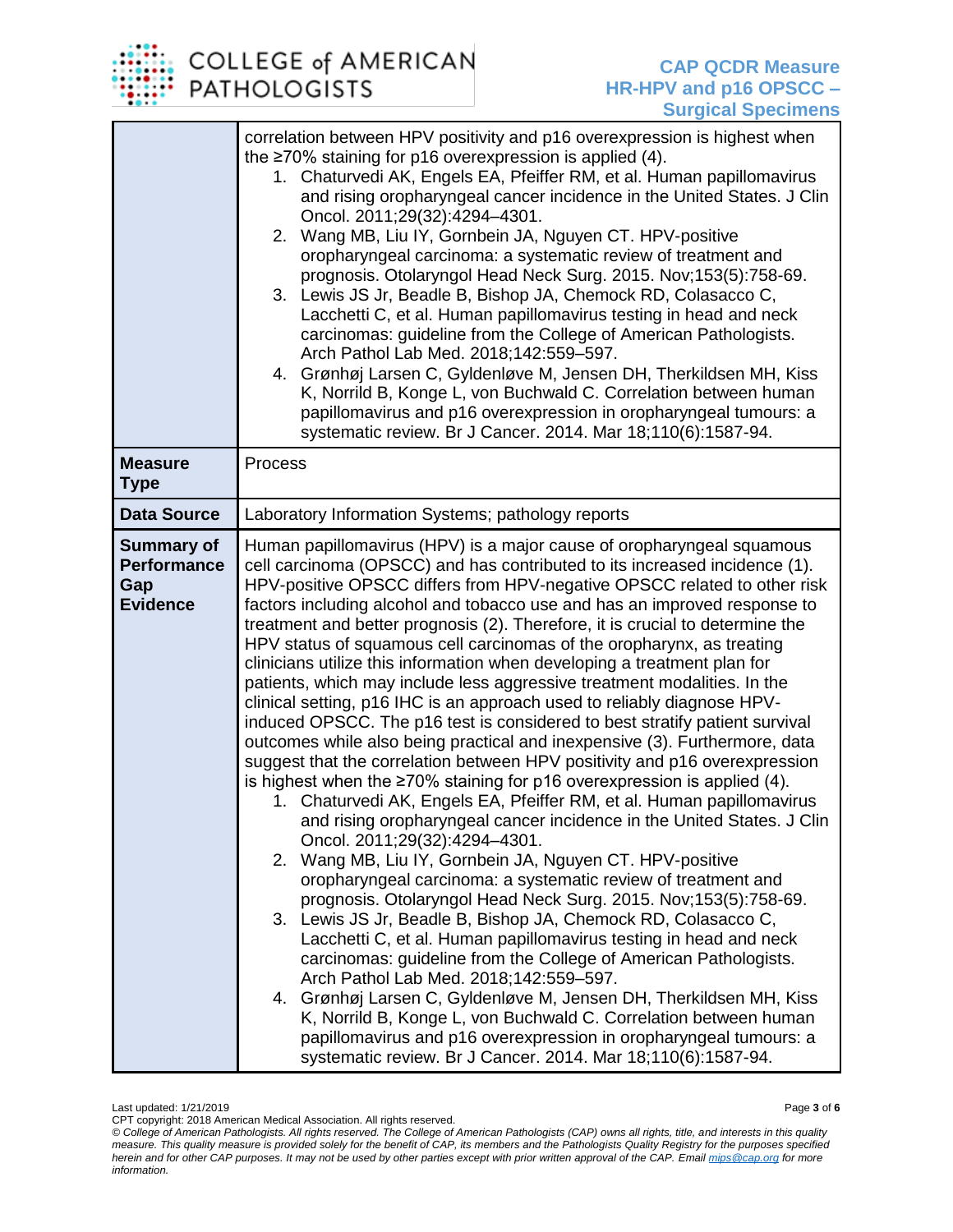

| <b>Measure</b><br>Owner                                                                               | <b>College of American Pathologists</b>                                                                                                                                                                                                                                                                                                                                                                                                                                                                                                                                                                                                                                                                                                                                                                                                                                                                                                                                                                                                                                                                                                                                                                                                                                                                                                                                                                                                                                                                                                                                                                                                                                                                                                                                                 |  |
|-------------------------------------------------------------------------------------------------------|-----------------------------------------------------------------------------------------------------------------------------------------------------------------------------------------------------------------------------------------------------------------------------------------------------------------------------------------------------------------------------------------------------------------------------------------------------------------------------------------------------------------------------------------------------------------------------------------------------------------------------------------------------------------------------------------------------------------------------------------------------------------------------------------------------------------------------------------------------------------------------------------------------------------------------------------------------------------------------------------------------------------------------------------------------------------------------------------------------------------------------------------------------------------------------------------------------------------------------------------------------------------------------------------------------------------------------------------------------------------------------------------------------------------------------------------------------------------------------------------------------------------------------------------------------------------------------------------------------------------------------------------------------------------------------------------------------------------------------------------------------------------------------------------|--|
| <b>NQF ID</b>                                                                                         | N/A                                                                                                                                                                                                                                                                                                                                                                                                                                                                                                                                                                                                                                                                                                                                                                                                                                                                                                                                                                                                                                                                                                                                                                                                                                                                                                                                                                                                                                                                                                                                                                                                                                                                                                                                                                                     |  |
| <b>Number of</b><br><b>Performance</b><br><b>Rates</b>                                                | $\mathbf{1}$                                                                                                                                                                                                                                                                                                                                                                                                                                                                                                                                                                                                                                                                                                                                                                                                                                                                                                                                                                                                                                                                                                                                                                                                                                                                                                                                                                                                                                                                                                                                                                                                                                                                                                                                                                            |  |
| <b>Overall</b><br><b>Performance</b><br>Rate                                                          | 1 <sup>st</sup> Performance Rate                                                                                                                                                                                                                                                                                                                                                                                                                                                                                                                                                                                                                                                                                                                                                                                                                                                                                                                                                                                                                                                                                                                                                                                                                                                                                                                                                                                                                                                                                                                                                                                                                                                                                                                                                        |  |
| <b>High-priority</b>                                                                                  | Yes                                                                                                                                                                                                                                                                                                                                                                                                                                                                                                                                                                                                                                                                                                                                                                                                                                                                                                                                                                                                                                                                                                                                                                                                                                                                                                                                                                                                                                                                                                                                                                                                                                                                                                                                                                                     |  |
| Improvement<br><b>Notation</b>                                                                        | Inverse Measure: No<br>Proportional Measure: Yes (Higher score indicates better quality)<br>Continuous Variable Measure: No<br>Ratio Measure: No<br>Risk-adjusted: No                                                                                                                                                                                                                                                                                                                                                                                                                                                                                                                                                                                                                                                                                                                                                                                                                                                                                                                                                                                                                                                                                                                                                                                                                                                                                                                                                                                                                                                                                                                                                                                                                   |  |
| <b>Specialty</b>                                                                                      | Pathology                                                                                                                                                                                                                                                                                                                                                                                                                                                                                                                                                                                                                                                                                                                                                                                                                                                                                                                                                                                                                                                                                                                                                                                                                                                                                                                                                                                                                                                                                                                                                                                                                                                                                                                                                                               |  |
| <b>Current</b><br><b>Clinical</b><br><b>Guideline the</b><br><b>Measure is</b><br><b>Derived From</b> | Pathologists should perform high-risk human papillomavirus (HR-HPV)<br>testing on all patients with newly diagnosed oropharyngeal squamous cell<br>carcinoma (OPSCC), including all histologic subtypes. This testing may be<br>performed on the primary tumor or on a regional lymph node metastasis<br>when the clinical findings are consistent with an oropharyngeal primary<br>(Strong Recommendation) (1).<br>For oropharyngeal tissue specimens (i.e., noncytology), pathologists should<br>perform HR HPV testing by surrogate marker p16 immunohistochemistry<br>(IHC). Additional HPV-specific testing may be done at the discretion of the<br>pathologist and/or treating clinician, or in the context of a clinical trial<br>(Recommendation) (1).<br>Pathologists should report p16 IHC positivity as a surrogate for HR-HPV in<br>tissue specimens (i.e., noncytology) when there is at least 70% nuclear and<br>cytoplasmic expression with at least moderate to strong intensity (Expert<br>Consensus Opinion) (1).<br>Tumor human papillomavirus (HPV) testing by p16 immunohistochemistry<br>(IHC) required as part of the workup for cancer of the oropharynx (Category<br>2A) (2).<br>1. Lewis JS Jr, Beadle B, Bishop JA, Chemock RD, Colasacco C,<br>Lacchetti C, et al. Human papillomavirus testing in head and neck<br>carcinomas: guideline from the College of American Pathologists.<br>Arch Pathol Lab Med. 2018;142:559-597.<br>2. Pfister DG, Spencer S, Adelstein D, Adkins D, Brizel DM, Burtness B,<br>et al. NCCN clinical practice guidelines in oncology: head and neck<br>cancers, version 2.2018. National Comprehensive Cancer Network.<br>Available at<br>https://www.nccn.org/professionals/physician_gls/recently_updated.as<br>$\mathbf{p}$ |  |

Last updated: 1/21/2019 Page **4** of **6**

CPT copyright: 2018 American Medical Association. All rights reserved.

*<sup>©</sup> College of American Pathologists. All rights reserved. The College of American Pathologists (CAP) owns all rights, title, and interests in this quality measure. This quality measure is provided solely for the benefit of CAP, its members and the Pathologists Quality Registry for the purposes specified herein and for other CAP purposes. It may not be used by other parties except with prior written approval of the CAP. Emai[l mips@cap.org](mailto:mips@cap.org) for more information.*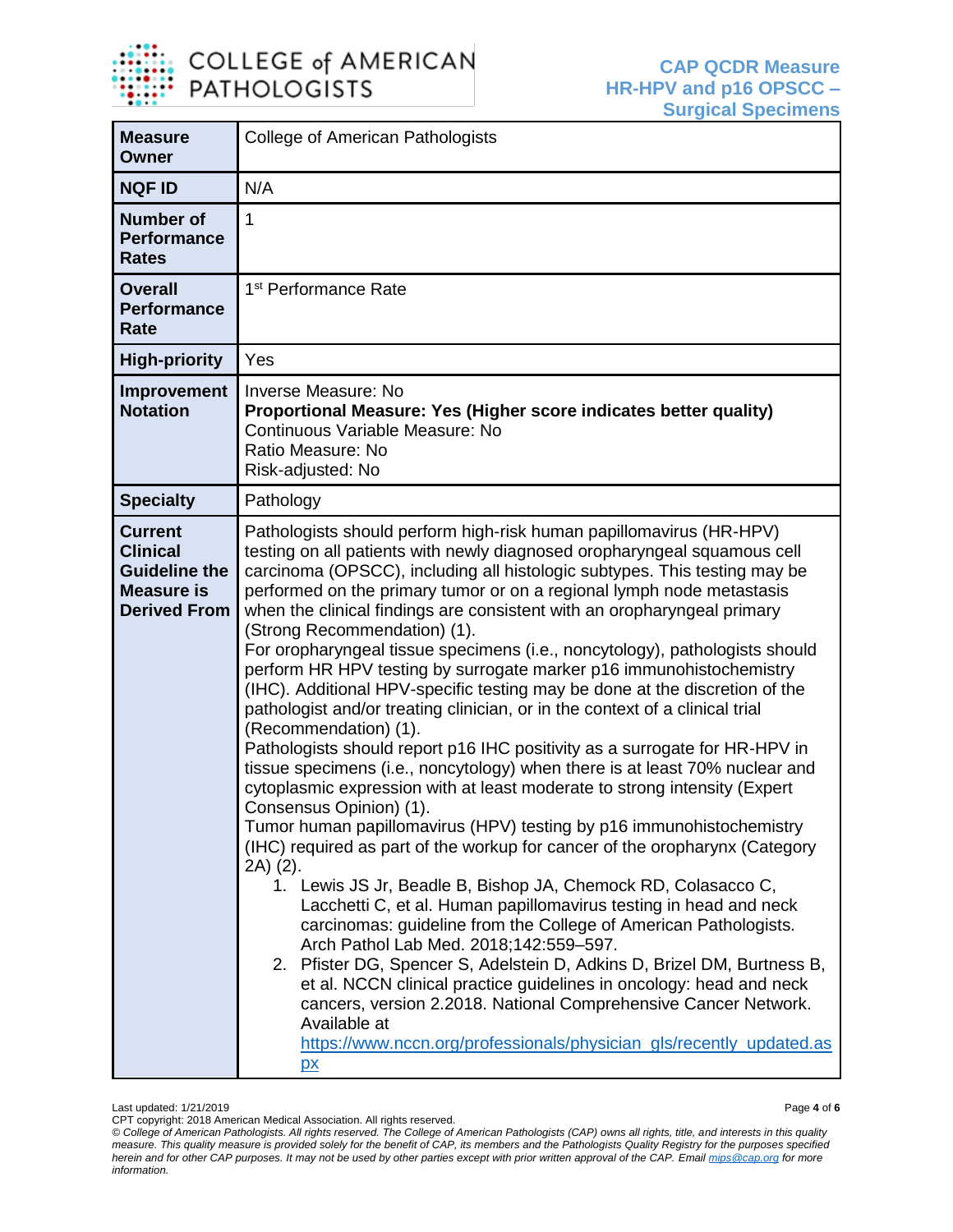

#### Measure Flow





#Please refer to the specific section of the measure specification to identify the associated value sets or direct reference codes for use in submitting this measure, or to identify the Definition of the criteria associated with population criteria.

\*Documented reasons include payor-related limitations, patients who have declined testing, and patients receiving hospice.

| Performance Rate $1 =$ | <b>SAMPLE CALCULATION:</b>                                                        |           |
|------------------------|-----------------------------------------------------------------------------------|-----------|
|                        | Numerator ( $a1$ = 80 reports)                                                    | $= 88.9%$ |
|                        | Denominator ( $b^1$ = 100 reports) – Denominator Exceptions ( $c^1$ = 10 reports) |           |

DISCLAIMER: Please refer to the measure specification for a complete listing of required data elements, value sets, direct reference codes, and logic definitions. The measure diagrams<br>were developed as a supplement resourc

*© College of American Pathologists. All rights reserved. The College of American Pathologists (CAP) owns all rights, title, and interests in this quality measure. This quality measure is provided solely for the benefit of CAP, its members and the Pathologists Quality Registry for the purposes specified herein and for other CAP purposes. It may not be used by other parties except with prior written approval of the CAP. Emai[l mips@cap.org](mailto:mips@cap.org) for more information.*